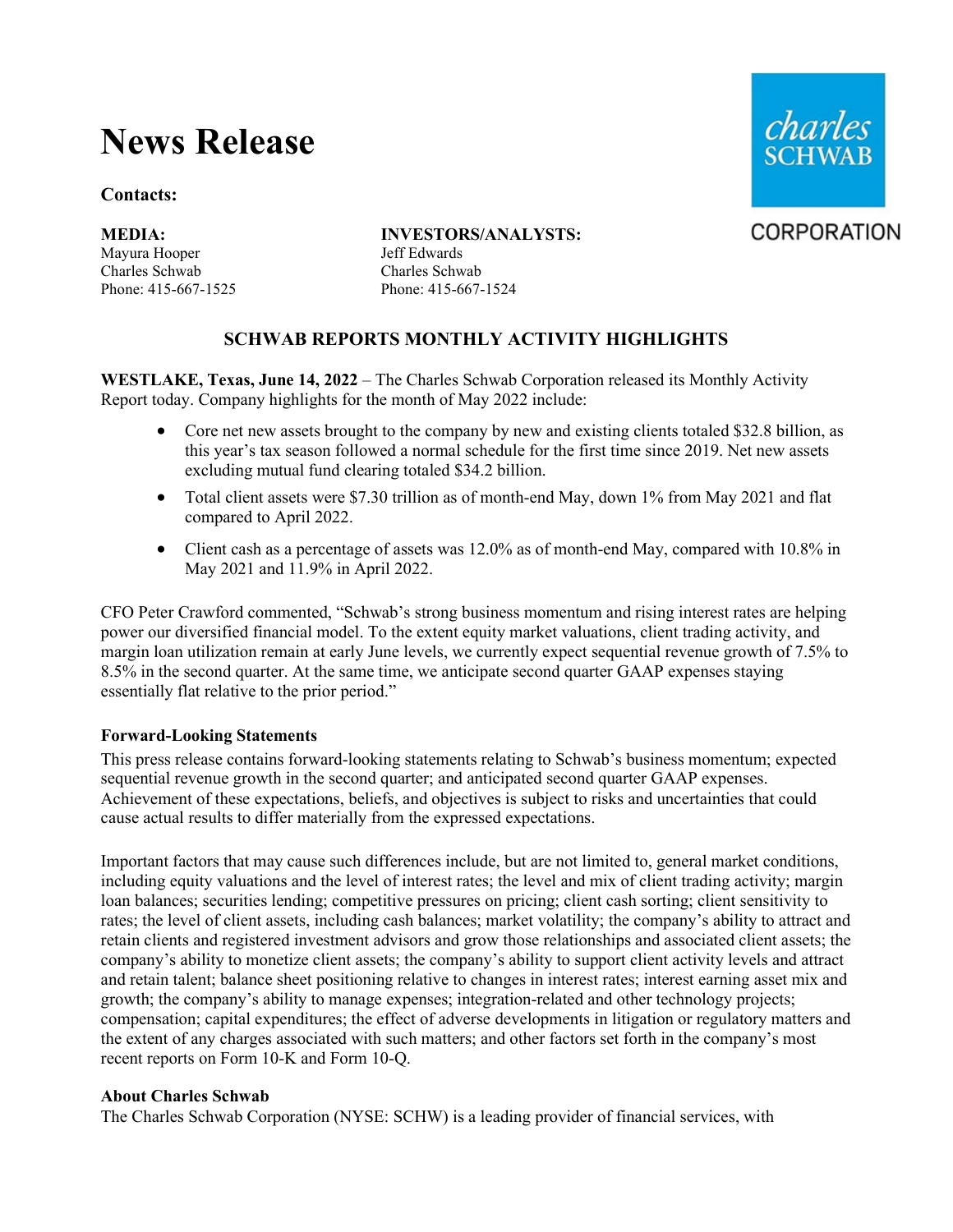33.8 million active brokerage accounts, 2.3 million corporate retirement plan participants, 1.7 million banking accounts, and \$7.30 trillion in client assets as of May 31, 2022. Through its operating subsidiaries, the company provides a full range of wealth management, securities brokerage, banking, asset management, custody, and financial advisory services to individual investors and independent investment advisors. Its broker-dealer subsidiaries, Charles Schwab & Co., Inc., TD Ameritrade, Inc., and TD Ameritrade Clearing, Inc., (members SIPC, [https://www.sipc.org\)](https://www.sipc.org/), and their affiliates offer a complete range of investment services and products including an extensive selection of mutual funds; financial planning and investment advice; retirement plan and equity compensation plan services; referrals to independent, fee-based investment advisors; and custodial, operational and trading support for independent, fee-based investment advisors through Schwab Advisor Services. Its primary banking subsidiary, Charles Schwab Bank, SSB (member FDIC and an Equal Housing Lender), provides banking and lending services and products. More information is available at [https://www.aboutschwab.com.](https://www.aboutschwab.com/)

TD Ameritrade, Inc. and TD Ameritrade Clearing, Inc. are separate but affiliated companies and subsidiaries of TD Ameritrade Holding Corporation. TD Ameritrade Holding Corporation is a wholly owned subsidiary of The Charles Schwab Corporation. TD Ameritrade is a trademark jointly owned by TD Ameritrade IP Company, Inc. and The Toronto-Dominion Bank.

###